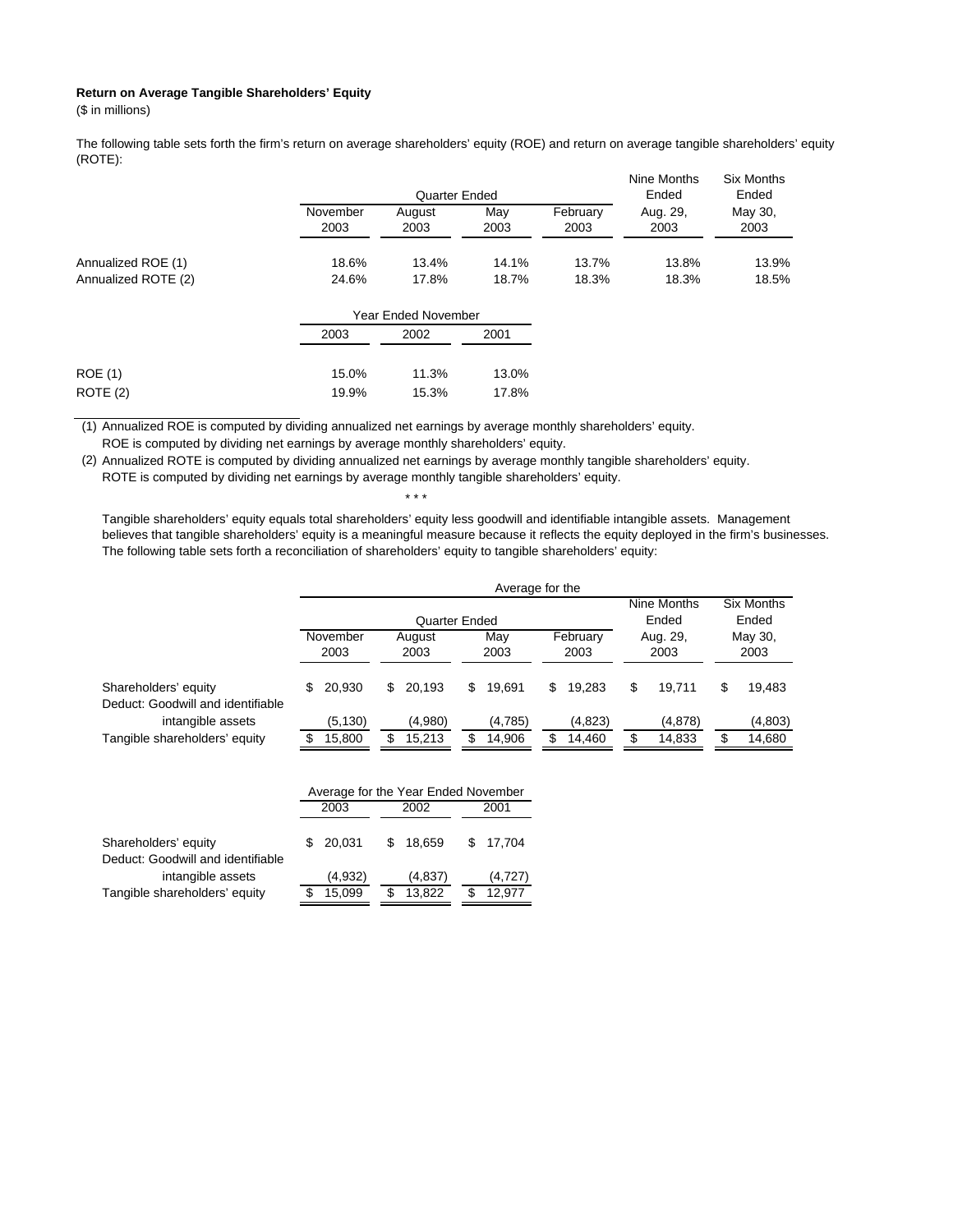## **Adjusted Assets, Adjusted Leveraged Ratio and Tangible Book Value Per Share**

(\$ in millions, except per share amounts)

The following table sets forth information on our assets, shareholders' equity, leverage ratios and book value per share:

|                                   | As of          |              |                  | As of            |                  |                  |  |
|-----------------------------------|----------------|--------------|------------------|------------------|------------------|------------------|--|
|                                   | August<br>2003 | May<br>2003  | February<br>2003 | November<br>2003 | November<br>2002 | November<br>2001 |  |
| Total assets                      | \$394,142      | \$404,698    | \$371,968        | \$403,799        | \$355,574        | \$312,218        |  |
| Adjusted assets (1)               | 273,745        | 294,749      | 250,032          | 273,941          | 215,547          | 194,518          |  |
| Shareholders' equity              | \$<br>20,438   | \$<br>20,042 | \$.<br>19,514    | 21,632<br>\$     | \$<br>19,003     | \$<br>18,231     |  |
| Tangible shareholders' equity (2) | 15,247         | 15,279       | 14,705           | 16,650           | 14,164           | 13,423           |  |
| Leverage ratio (3)                | 19.3x          | 20.2x        | 19.1x            | 18.7x            | 18.7x            | 17.1x            |  |
| Adjusted leverage ratio (4)       | 18.0x          | 19.3x        | 17.0x            | 16.5x            | 15.2x            | 14.5x            |  |
| Book value per share (5)          | \$<br>41.72    | \$<br>41.39  | \$<br>40.05      | \$<br>43.60      | \$<br>38.69      | 36.33<br>S       |  |
| Tangible book value per share (6) | 31.12          | 31.56        | 30.18            | 33.56            | 28.84            | 26.75            |  |

(1) Adjusted assets excludes (i) low-risk collateralized assets generally associated with our matched book and securities lending businesses (which we calculate by adding our securities purchased under agreements to resell and securities borrowed, and then subtracting our nonderivative short positions), (ii) cash and securities we segregate in compliance with regulations and (iii) goodwill and identifiable intangible assets. The following table sets forth a reconciliation of total assets to adjusted assets:

|                 |                                                                       | As of          |             |                  |                  | As of            |                  |  |  |
|-----------------|-----------------------------------------------------------------------|----------------|-------------|------------------|------------------|------------------|------------------|--|--|
|                 |                                                                       | August<br>2003 | May<br>2003 | February<br>2003 | November<br>2003 | November<br>2002 | November<br>2001 |  |  |
| Total assets    |                                                                       | \$394,142      | \$404,698   | \$371,968        | \$403,799        | \$355,574        | \$312,218        |  |  |
| Deduct:         | Securities purchased under                                            |                |             |                  |                  |                  |                  |  |  |
|                 | agreements to resell                                                  | (25, 208)      | (22, 460)   | (30, 536)        | (26, 856)        | (45, 772)        | (27, 651)        |  |  |
|                 | Securities borrowed                                                   | (120, 830)     | (111, 553)  | (109, 085)       | (129,118)        | (113, 579)       | (101, 164)       |  |  |
| Add:            | Financial instruments sold, but not yet                               |                |             |                  |                  |                  |                  |  |  |
|                 | purchased, at fair value                                              | 102,015        | 105,325     | 92,859           | 102,699          | 83,473           | 74,717           |  |  |
|                 | Less derivatives                                                      | (41,801)       | (49, 761)   | (47, 126)        | (41, 886)        | (38, 921)        | (36, 660)        |  |  |
|                 | Subtotal                                                              | 60,214         | 55,564      | 45,733           | 60,813           | 44,552           | 38,057           |  |  |
| Deduct:         | Cash and securities segregated in<br>compliance with U.S. federal and |                |             |                  |                  |                  |                  |  |  |
|                 | other regulations                                                     | (29, 382)      | (26, 737)   | (23, 239)        | (29, 715)        | (20, 389)        | (22, 134)        |  |  |
|                 | Goodwill and identifiable                                             |                |             |                  |                  |                  |                  |  |  |
|                 | intangible assets                                                     | (5, 191)       | (4,763)     | (4,809)          | (4,982)          | (4,839)          | (4,808)          |  |  |
| Adjusted assets |                                                                       | \$273,745      | \$294,749   | \$250,032        | \$273,941        | \$215,547        | \$194,518        |  |  |

(2) Tangible shareholders' equity equals total shareholders' equity less goodwill and identifiable intangible assets. The following table sets forth a reconciliation of shareholders' equity to tangible shareholders' equity:

|                                                                                            |                    | As of             |                   |                   | As of             |                   |  |  |
|--------------------------------------------------------------------------------------------|--------------------|-------------------|-------------------|-------------------|-------------------|-------------------|--|--|
|                                                                                            | August<br>2003     | May<br>2003       | February<br>2003  | November<br>2003  | November<br>2002  | November<br>2001  |  |  |
| Shareholders' equity                                                                       | 20.438<br>SS.      | 20.042            | \$<br>19.514      | \$21.632          | 19.003<br>\$.     | 18.231            |  |  |
| Deduct:<br>Goodwill and identifiable<br>intangible assets<br>Tangible shareholders' equity | (5, 191)<br>15.247 | (4,763)<br>15.279 | (4,809)<br>14,705 | (4,982)<br>16,650 | (4,839)<br>14,164 | (4,808)<br>13,423 |  |  |

(3) Leverage ratio equals total assets divided by shareholders' equity.